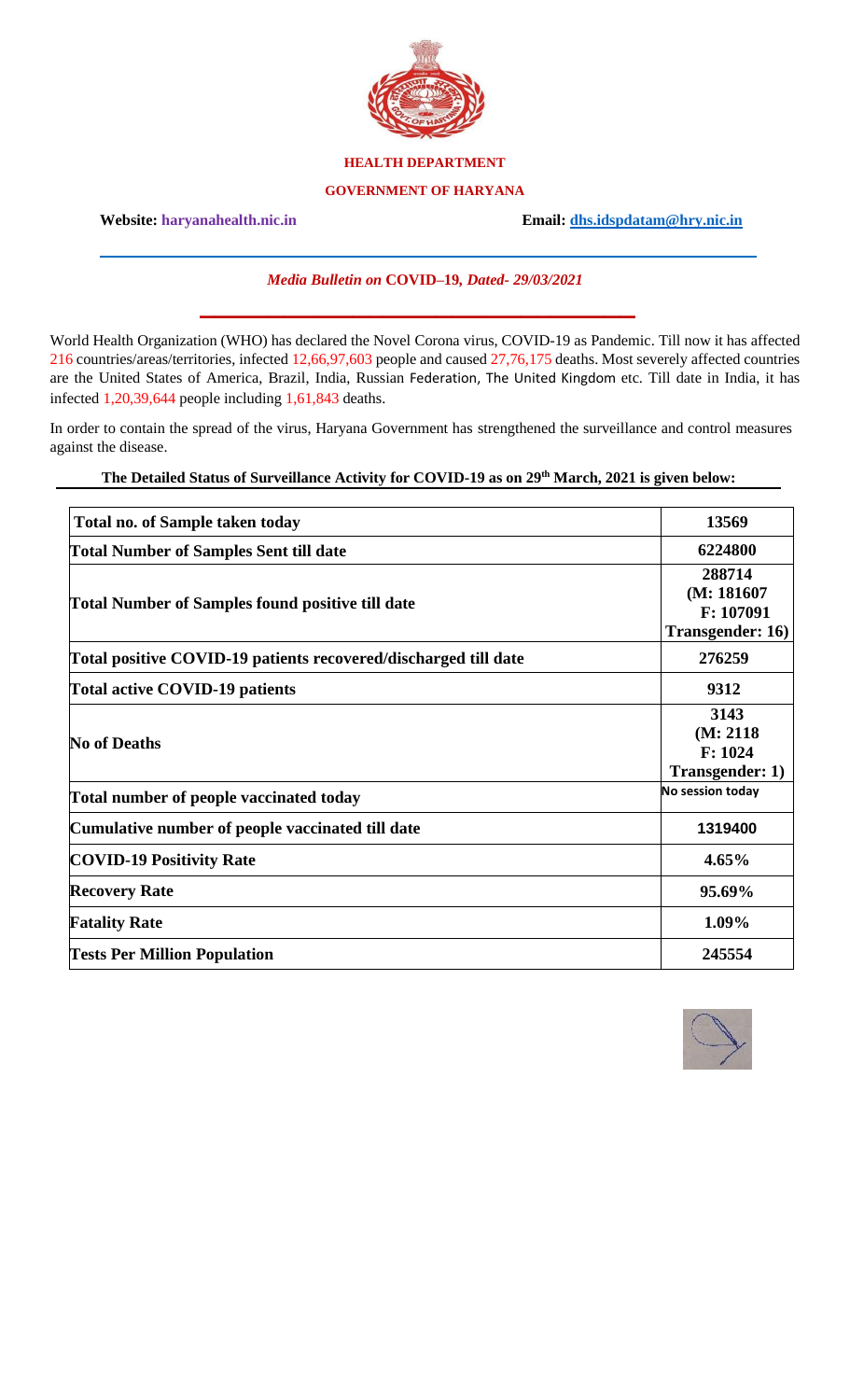## **District Wise Details:**

| <b>Sr</b><br>No | Name of<br><b>District</b> |                      |                           | <b>Cumulative</b><br>recovered/<br>discharged |                   | <b>No of Deaths</b> |                     |                      | No of<br><b>Active</b><br>cases |                                             | <b>Status</b><br>(NHM Haryana) | <b>COVID-19, Vaccination</b> |
|-----------------|----------------------------|----------------------|---------------------------|-----------------------------------------------|-------------------|---------------------|---------------------|----------------------|---------------------------------|---------------------------------------------|--------------------------------|------------------------------|
|                 |                            | positive cases today | Cumulative positive cases | cases                                         | Recovery Rate (%) | With Comorbidity    | Without Comorbidity | Cumulative           |                                 | Vaccination on<br>Coverage of<br>29-03-2021 |                                | Cumulative Coverage of       |
|                 |                            |                      |                           |                                               |                   |                     |                     |                      |                                 | <b>Dose</b><br>1 <sup>st</sup>              | <b>Dose</b><br>2 <sup>nd</sup> | Vaccination                  |
| $\mathbf{1}$    | Gurugram                   | 280                  | 62590                     | 60331[104] <sup><math>\dagger</math></sup>    | 96.39             | 296                 | 68                  | 364                  | 1895                            | *NST                                        | *NST                           | 178904                       |
| $\overline{2}$  | Faridabad                  | 97                   | 47623                     | 46653[63]1                                    | 97.96             | 324                 | 97                  | 421                  | 549                             | *NST                                        | *NST                           | 147086                       |
| 3               | Sonepat                    | 43                   | 15353                     | 14910                                         | 97.11             | 57                  | 29                  | 86                   | 357                             | *NST                                        | *NST                           | 82512                        |
| $\overline{4}$  | Hisar                      | 29                   | 17409                     | 16922[16]                                     | 97.20             | 307                 | 26                  | 333                  | 154                             | *NST                                        | *NST                           | 62578                        |
| 5               | Ambala                     | 91                   | 13881                     | 12660[39]                                     | 91.20             | 146                 | 11                  | 157                  | 1064                            | *NST                                        | *NST                           | 101503                       |
| 6               | Karnal                     | 159                  | 14192                     | 12598[117]                                    | 88.77             | 158                 | 9                   | 167                  | 1427                            | *NST                                        | *NST                           | 79620                        |
| $\overline{7}$  | Panipat                    | $\mathbf 0$          | 11485                     | 10970[29]                                     | 95.52             | 137                 | 25                  | 162                  | 353                             | *NST                                        | *NST                           | 40415                        |
| 8               | Rohtak                     | $\overline{3}$       | 12527                     | 12214[6]                                      | 97.50             | 153                 | $\overline{2}$      | 155                  | 158                             | *NST                                        | *NST                           | 46754                        |
| 9               | Rewari                     | $\mathbf 0$          | 11424                     | 11325[3]                                      | 99.13             | 56                  | 20                  | 76                   | 23                              | *NST                                        | *NST                           | 46154                        |
| 10              | Panchkula                  | 86                   | 12834                     | 11741[111]                                    | 91.48             | 144                 | 10                  | 154                  | 939                             | *NST                                        | *NST                           | 56757                        |
| 11              | Kurukshetra                | 23                   | 10906                     | 9922[95]                                      | 90.98             | 144                 | $\mathbf 1$         | 145                  | 839                             | *NST                                        | *NST                           | 40813                        |
| 12              | Yamunanagar                | 101                  | 8270                      | 7568[107]                                     | 91.51             | 157                 | $\overline{7}$      | 164[1]               | 538                             | $*$ NST                                     | *NST                           | 55953                        |
| 13              | Sirsa                      | 17                   | 8349                      | 8071[15]                                      | 96.67             | 101                 | 16                  | 117                  | 161                             | *NST                                        | *NST                           | 75115                        |
| 14              | Mahindergarh               | $\mathbf{1}$         | 6654                      | 6601                                          | 99.20             | 18                  | 3                   | 21                   | 32                              | *NST                                        | *NST                           | 38414                        |
| 15              | Bhiwani                    | $\overline{2}$       | 6414                      | 6242[3]                                       | 97.32             | 129                 | 16                  | 145                  | 27                              | $*$ NST                                     | *NST                           | 44761                        |
| 16              | Jhajjar                    | $\overline{7}$       | 6036                      | 5873[4] <sup>↑</sup>                          | 97.30             | 97                  | 5                   | 102                  | 61                              | *NST                                        | *NST                           | 38598                        |
| 17              | Palwal                     | $\overline{2}$       | 4453                      | 4415[2] <sup>†</sup>                          | 99.15             | 32                  | 3                   | 35                   | $\overline{3}$                  | *NST                                        | *NST                           | 35497                        |
| 18              | Fatehabad                  | 8                    | 5077                      | 4712[13]                                      | 92.81             | 116                 | $\overline{7}$      | 123                  | 242                             | $^{\ast}$ NST                               | *NST                           | 37572                        |
| 19              | Kaithal                    | 41                   | 4575                      | 4273[41]                                      | 93.40             | 61                  | $\mathbf{1}$        | $62[1]$ <sup>1</sup> | 240                             | *NST                                        | *NST                           | 35587                        |
| 20              | Jind                       | 3                    | 5390                      | 5063[33]                                      | 93.93             | 95                  | 3                   | 98                   | 229                             | *NST                                        | *NST                           | 35360                        |
| 21              | Nuh                        | 0                    | 1721                      | 1690                                          | 98.20             | 20                  | 10                  | 30                   | $\mathbf{1}$                    | *NST                                        | *NST                           | 15500                        |
| $22\,$          | Charkhi Dadri              | $\overline{2}$       | 1551                      | 1505                                          | 97.03             | 20                  | 6                   | 26                   | 20                              | *NST                                        | *NST                           | 23947                        |
|                 | <b>Total</b>               | 995                  | 288714                    | 276259[801]                                   | 95.69             | 2768                | 375                 | $3143[2]^{2}$        | 9312                            | $*$ NST                                     | $*$ NST                        | 1319400                      |

 **\*NST: No session today**

**1. Sessions will held 3-4 days per week excluding holidays & Routine Immunization (RI) Days**